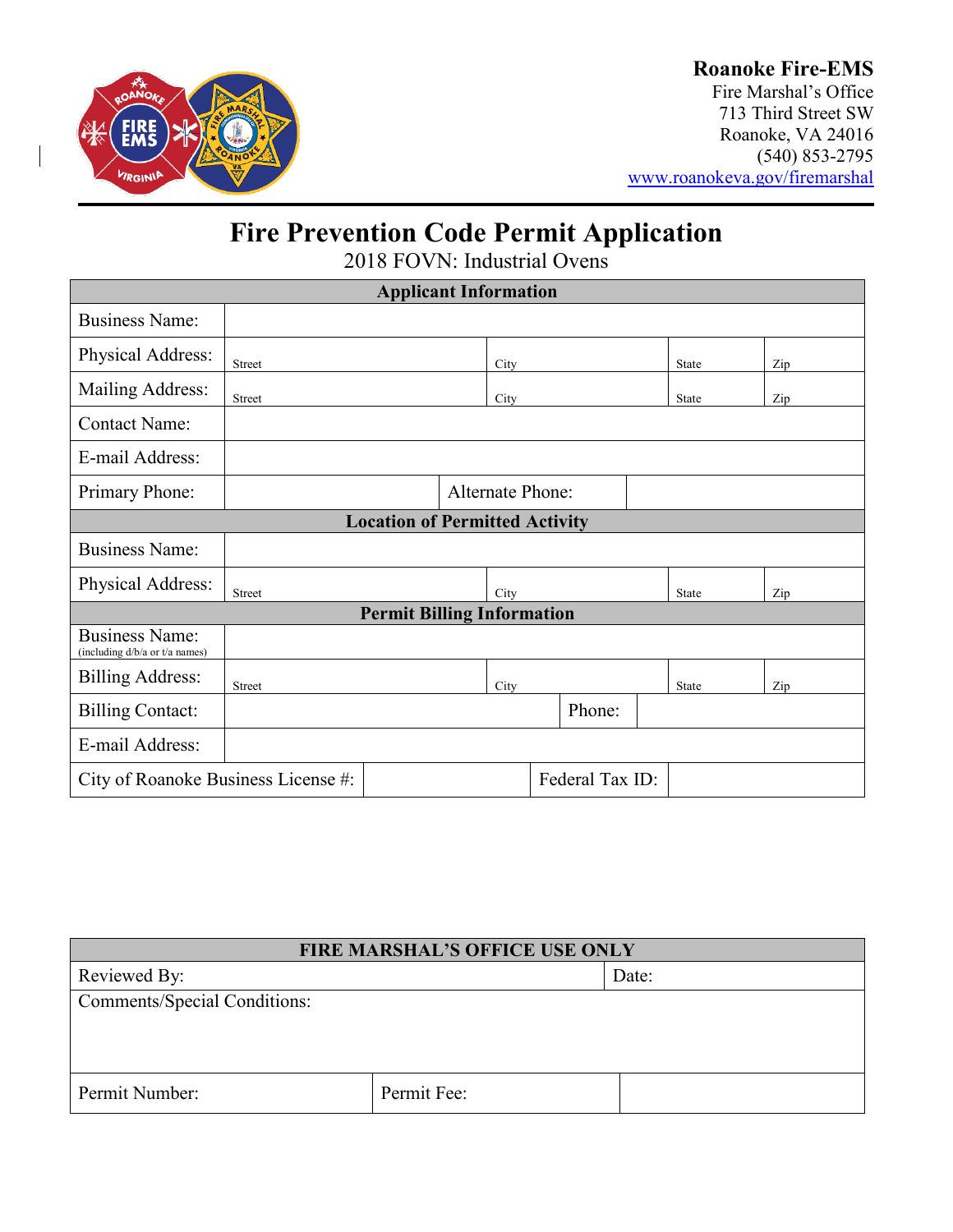### Fire Prevention Code Permit Application 2018 FOVN: Industrial

Ovens

| <b>Application Checklist</b>                                                                                                                                                                                                    |  |  |
|---------------------------------------------------------------------------------------------------------------------------------------------------------------------------------------------------------------------------------|--|--|
| Review of this permit application requires all of the following to be included:                                                                                                                                                 |  |  |
| Completed Fire Prevention Code Permit Application                                                                                                                                                                               |  |  |
| Site Plan/Floor Plan Showing:                                                                                                                                                                                                   |  |  |
| Location of each oven<br>1.<br>2. Location of gas shutoffs<br>3. Location of ALL Fire Extinguishers<br>4. Location of ALL Exits or Openings<br>5. Indicate whether or not the building is equipped with a fire sprinkler system |  |  |
| SDS for Solvents, Flammable and Combustible Liquids                                                                                                                                                                             |  |  |
| Safety Plan                                                                                                                                                                                                                     |  |  |
|                                                                                                                                                                                                                                 |  |  |
| <b>Circumstances of Application/Description of Work</b>                                                                                                                                                                         |  |  |
|                                                                                                                                                                                                                                 |  |  |
|                                                                                                                                                                                                                                 |  |  |
|                                                                                                                                                                                                                                 |  |  |
|                                                                                                                                                                                                                                 |  |  |
|                                                                                                                                                                                                                                 |  |  |
|                                                                                                                                                                                                                                 |  |  |
|                                                                                                                                                                                                                                 |  |  |
|                                                                                                                                                                                                                                 |  |  |
|                                                                                                                                                                                                                                 |  |  |
|                                                                                                                                                                                                                                 |  |  |
|                                                                                                                                                                                                                                 |  |  |
|                                                                                                                                                                                                                                 |  |  |
|                                                                                                                                                                                                                                 |  |  |
|                                                                                                                                                                                                                                 |  |  |
|                                                                                                                                                                                                                                 |  |  |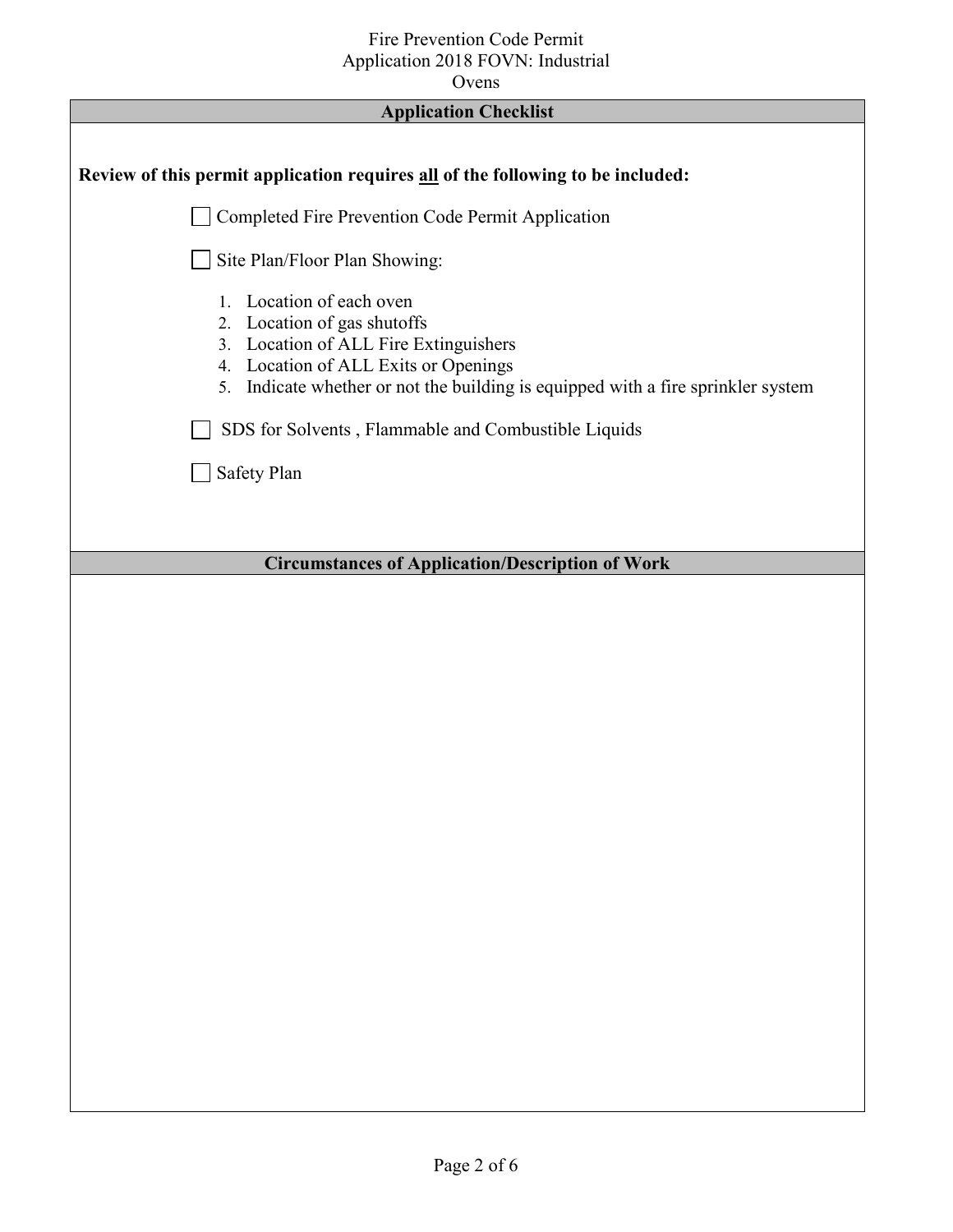## Fire Prevention Code Permit Application 2018 FOVN: Industrial

Ovens

#### **Permit General Conditions and Acknowledgements**

The Applicant is required to review the following provisions of the Statewide Fire Prevention Code and its referenced standards. After reviewing each provision, the Applicant must initial each item to acknowledge their review and agreement to comply with the requirement. If the requirement is not applicable to the application, the Applicant is to write N/A in place of their initials.

- Enclosed rooms or basements containing industrial ovens or furnaces shall be provided with combustion air and with ventilation air.
- When locating ovens, oven heaters and related equipment, the possibility of fire resulting from overheating or from the escape of fuel gas or fuel oil and the possibility of damage to the building and injury to persons resulting from explosion shall be considered.
- Industrial ovens and furnaces shall be located so as not to pose an ignition hazard to flammable vapors or mists or combustible dusts.
- Valves for fuel lines shall be located within 6 feet (1829 mm) of the appliance served. Exception: when approved and the valve is located in the same general area as the appliance served.
- Interlocks shall be provided for Class A ovens so that conveyors or sources of flammable or combustible materials shall be shut down if either the exhaust or recirculation air supply fails.
- Fixed fire-extinguishing systems shall be provided for Class C or D ovens to protect against such hazards as overheating, spillage of molten salts or metals, quench tanks, ignition of hydraulic oil and escape of fuel. It shall be the user's responsibility to consult with the fire code official concerning the necessary requirements for such protection.
- An approved, clearly worded and prominently displayed safety design data form or manufacture's nameplate shall be provided stating the safe operating condition for which the furnace system was designed, built, altered or extended.
- Operating, maintenance and supervisory personnel shall be thoroughly instructed and trained in the operation of ovens or furnaces.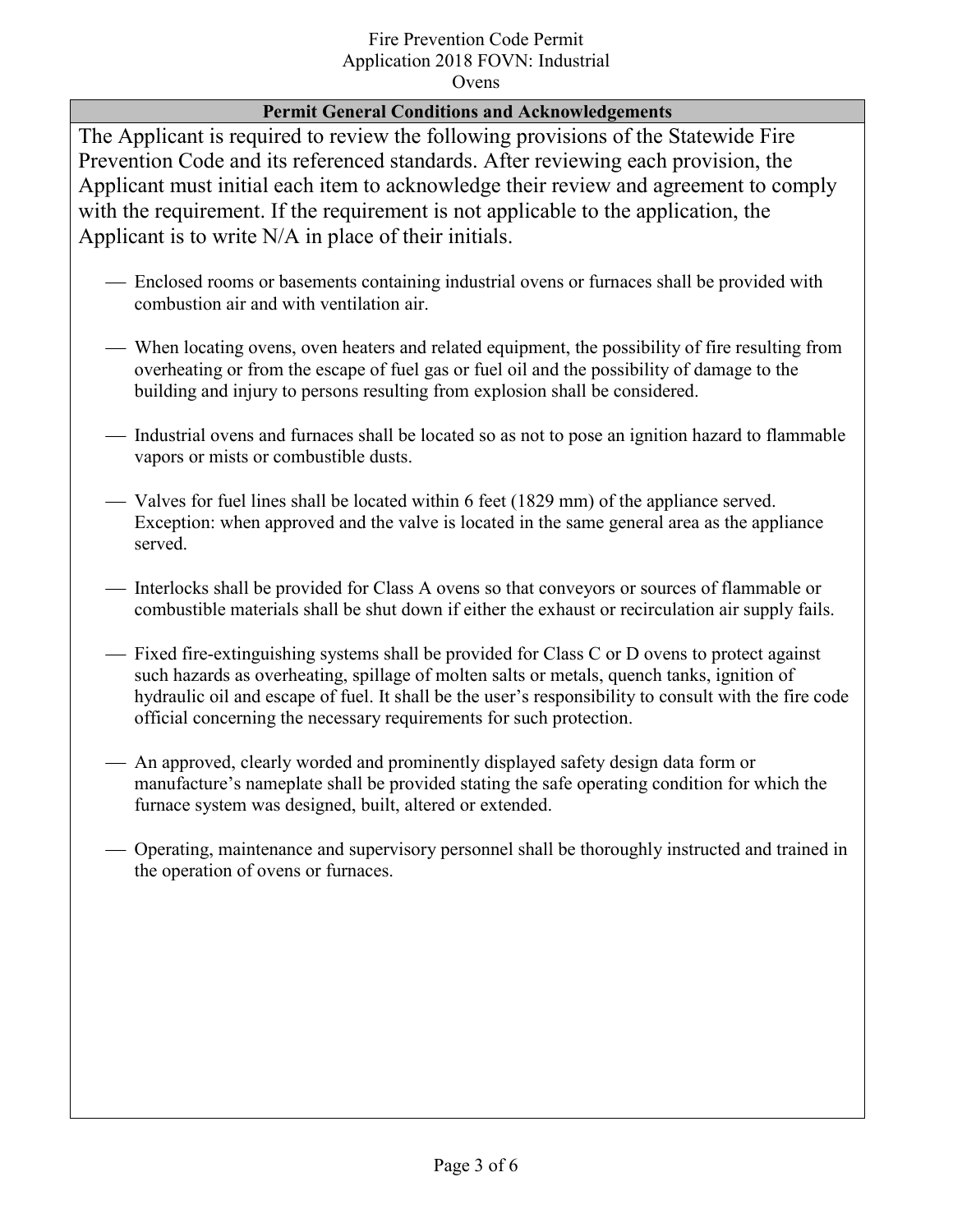#### Fire Prevention Code Permit Application 2018 FOVN: Industrial

Ovens

#### **Permit Certification**

By my signature below, I hereby certify that I have read and examined this application and that all of the information contained therein is true and correct. Furthermore, I certify that the proposed operations will fully comply with the requirements contained in The Virginia Statewide Fire Prevention Code and any other related laws and /or Codes. I agree to indemnify, save harmless, and defend the City of Roanoke, its agents and employees, from all claims, damages, costs, expenses, and charges, including attorney's fees, which arise out of or by reason of these operations.

I acknowledge that if a permit is issued based on this application, it shall only be valid with in the building, facility, and/or location listed on this application for the specific date(s) and time(s) for which it is issued.

I acknowledge that approval of this application does not constitute permit issuance. Permit issuance does not occur until the completion of an on-site inspection by the Roanoke Fire Marshal's Office.

I acknowledge and understand that any violations of the Virginia Statewide Fire Prevention Code and/or the requirements of this permit may result in immediate permit suspension or revocation.

I agree to indemnify, save harmless, and defend the City of Roanoke, Virginia and its agents and employees from all claims, damages, costs, expenses, and charges, including attorney's fees, which arise out of or by reason of the activities associated with this permit.

| Name:             |       |  |
|-------------------|-------|--|
| <b>Signature:</b> | Date: |  |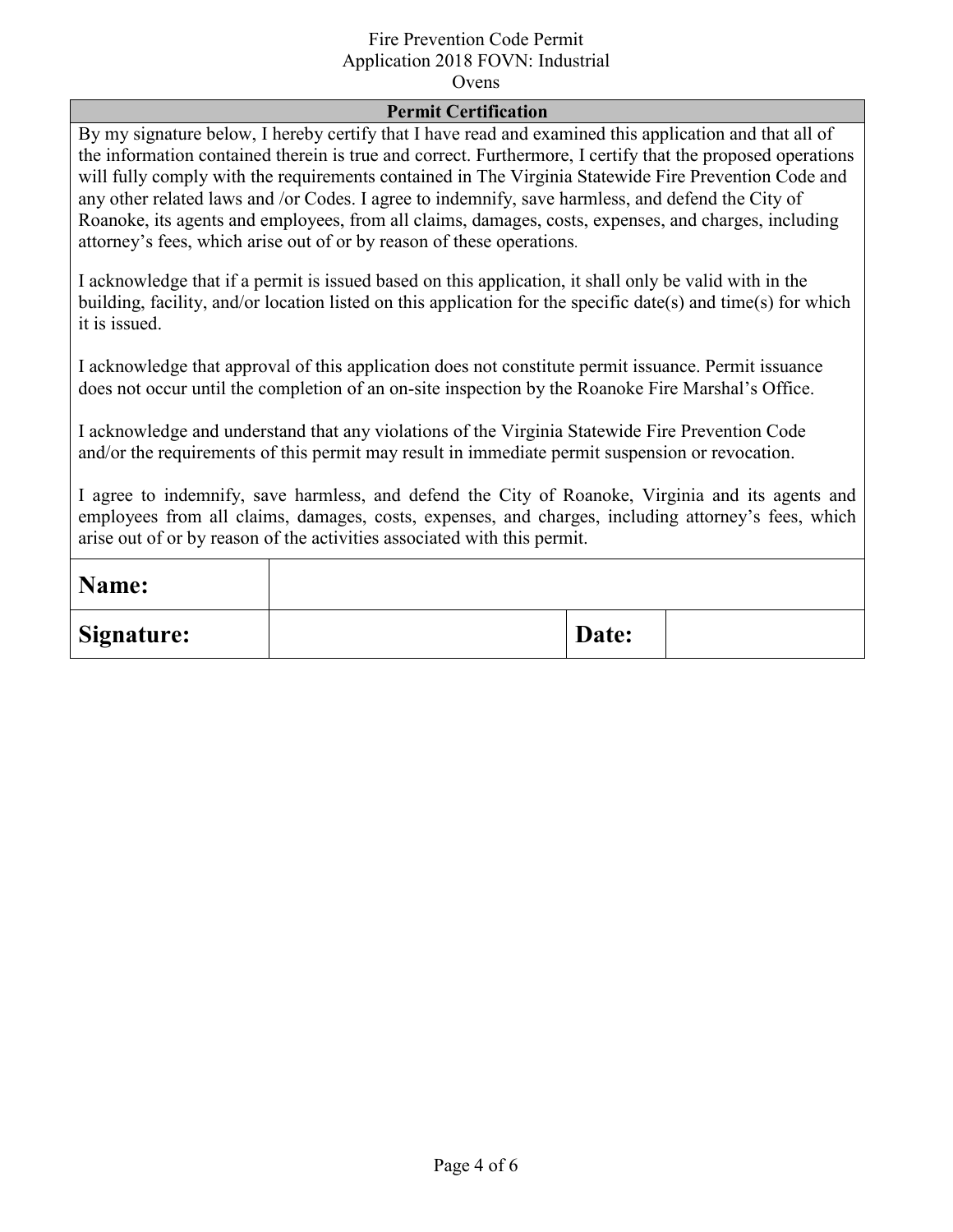## **Fire Prevention Code Permit Application Instructions and Conditions**  2018 FOVN: Industrial Ovens

| <b>Permit Name:</b>                                      | 2018 FOVN: Industrial Ovens                                                                                                                                                                                                                                                                                                                                                                                                                                                                                                                                                                                                                                                                                                                                                                                                                                                                                                                                                                                                                                                                                                                                                                                                                                                                                                                                               |  |
|----------------------------------------------------------|---------------------------------------------------------------------------------------------------------------------------------------------------------------------------------------------------------------------------------------------------------------------------------------------------------------------------------------------------------------------------------------------------------------------------------------------------------------------------------------------------------------------------------------------------------------------------------------------------------------------------------------------------------------------------------------------------------------------------------------------------------------------------------------------------------------------------------------------------------------------------------------------------------------------------------------------------------------------------------------------------------------------------------------------------------------------------------------------------------------------------------------------------------------------------------------------------------------------------------------------------------------------------------------------------------------------------------------------------------------------------|--|
| <b>Statewide Fire</b><br><b>Prevention Code Section:</b> | 3001.2                                                                                                                                                                                                                                                                                                                                                                                                                                                                                                                                                                                                                                                                                                                                                                                                                                                                                                                                                                                                                                                                                                                                                                                                                                                                                                                                                                    |  |
| Scope:                                                   | An operational permit is required for the operation of industrial ovens.<br><i>Furnace Class A</i> : An oven or furnace that has heat utilization equipment<br>operating at approximately atmospheric pressure wherein there is a<br>potential explosion or fire hazard that could be occasioned by the<br>presence of flammable volatiles or combustible materials processed or<br>heated in the furnace.<br><i>Furnace Class B</i> : An oven or furnace that has heat utilization equipment<br>operating at approximately atmospheric pressure wherein there are no<br>flammable volatiles or combustible materials being completed.<br><i>Furnace Class C</i> : An over or furnace that has a potential hazard due to a<br>flammable or other special atmosphere being used for treatment of<br>material in process. This type of furnace can use any type of heating<br>system and includes a special atmosphere supply system. Also included<br>in the Class C classification are integral quench furnaces and molten salt<br>bath furnaces.<br><i>Furnace Class D</i> : An oven or furnace that operates at temperatures from<br>above ambient to over 5,000 degrees Fahrenheit (2760 degrees Celsius)<br>and at pressures normally below atmospheric using any type of heating<br>system. These furnaces can include the use of special processing<br>atmospheres. |  |
| Fee:                                                     | \$50.00                                                                                                                                                                                                                                                                                                                                                                                                                                                                                                                                                                                                                                                                                                                                                                                                                                                                                                                                                                                                                                                                                                                                                                                                                                                                                                                                                                   |  |
| <b>Duration:</b>                                         | Annual                                                                                                                                                                                                                                                                                                                                                                                                                                                                                                                                                                                                                                                                                                                                                                                                                                                                                                                                                                                                                                                                                                                                                                                                                                                                                                                                                                    |  |
| <b>Application</b><br><b>Requirements:</b>               | There are specific and specialized requirements described within this<br>application. Please review the application for all requirements.<br>After issuance of your initial permit(s), your permit(s) will be valid<br>for one $(1)$ year.                                                                                                                                                                                                                                                                                                                                                                                                                                                                                                                                                                                                                                                                                                                                                                                                                                                                                                                                                                                                                                                                                                                                |  |